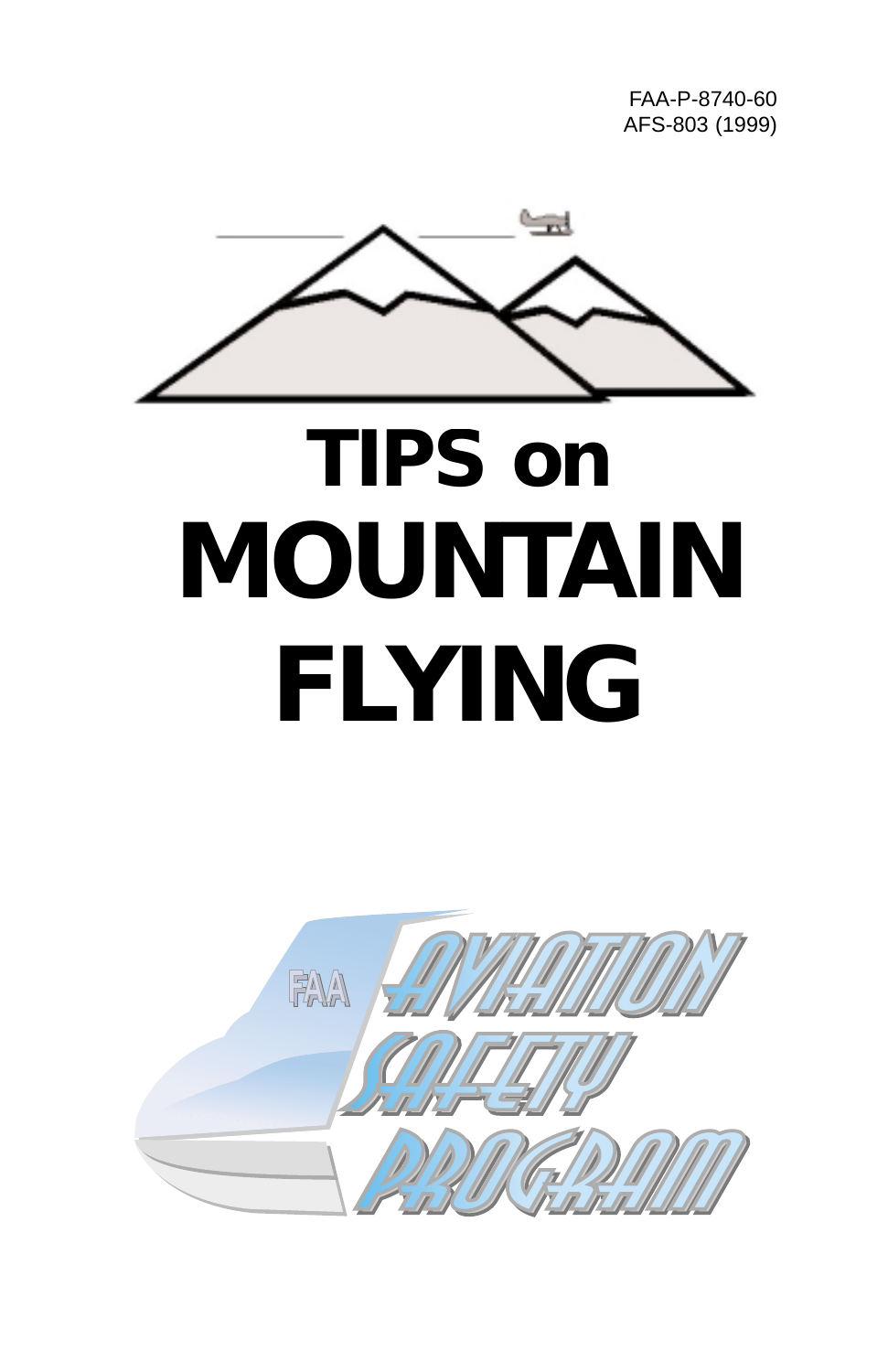#### **FOREWORD**

The purpose of this series of Federal Aviation Administration (FAA) Aviation Safety Program publications is to provide the aviation community with safety information that is informative, handy, and easy to review. Many of the publications in this series summarize material published in various FAA advisory circulars, handbooks, other publications, and various audiovisual products produced by the FAA and used in its Aviation Safety Program.

Some of the ideas and materials in this series were developed by the aviation industry. FAA acknowledges the support of the aviation industry and its various trade and membership groups in the production of this series.

Comments regarding these publications should be directed to the National Aviation Safety Program Manager, Federal Aviation Administration, Flight Standards Service, General Aviation and Commercial Division, Aviation Safety Program Branch, AFS-803, 800 Independence Avenue, SW, Washington, DC 20591.

#### **Preface**

We wish to thank all those who have contributed to this publication, including the Denver Flight Standards District Office; the Colorado Pilots Association; and, Denver Automated Flight Service Station. This publication is limited in scope and should not be considered a complete mountain flying course. To complete your mountain training, it is essential that you take a recognized mountain flying course that includes both ground and flight training. Only then should you consider yourself qualified to safely enjoy the unique beauty and challenge mountain flying can offer.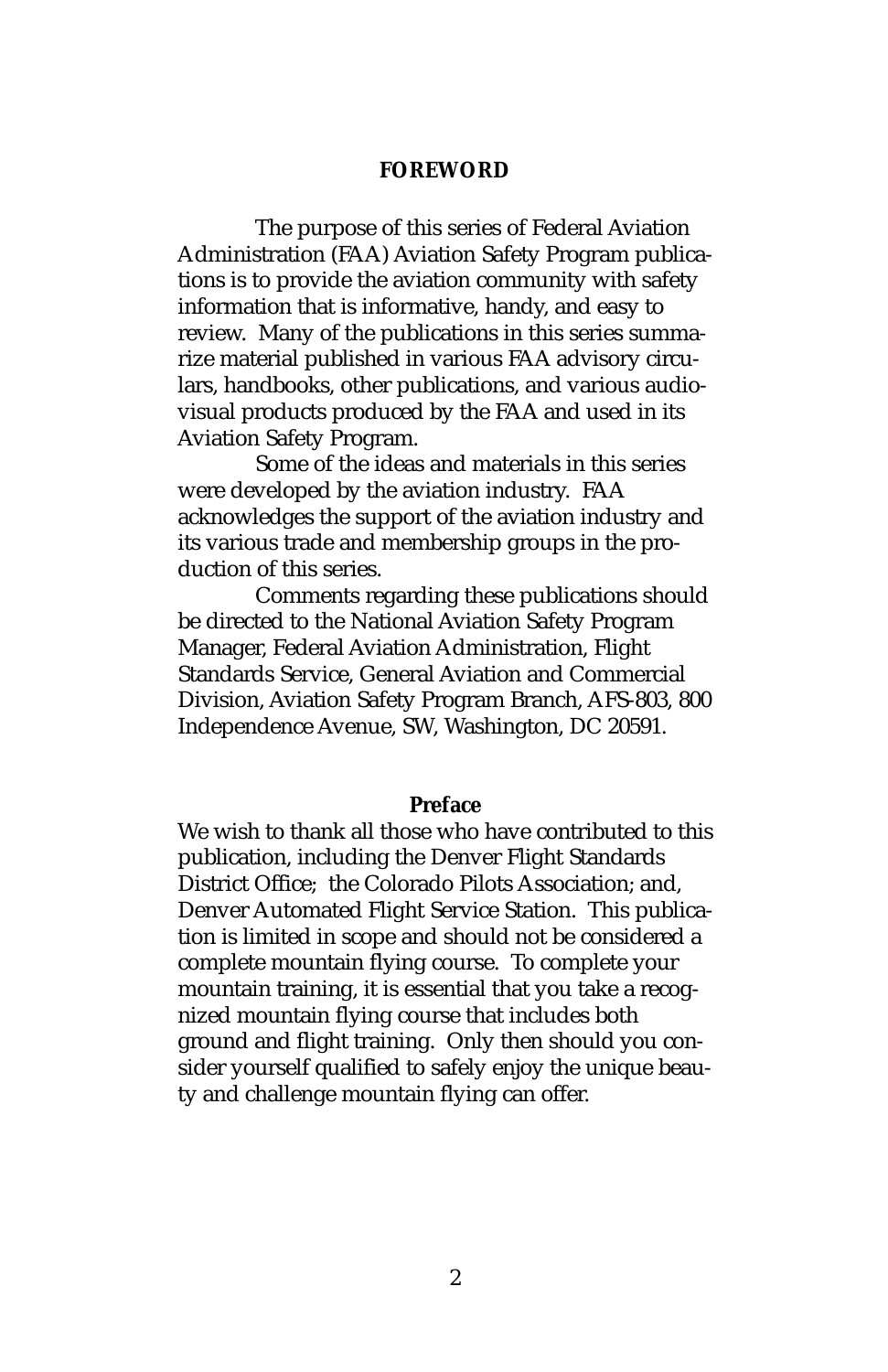# **Introduction** *Safety Window*

Mountain flying opens up new opportunities for the general aviation pilot for unique and interesting destinations, plus a view of spectacular scenery. However, mountain flying, even more so than flight in the flatlands, is

very unforgiving of poor training and planning. There is a narrow window of safety that an untrained pilot can easily stray out of without the experience and knowledge gained from a recognized training program and a mountain checkout by a qualified mountain flight instructor. This publication is not intended to be a complete mountain flying training course. Instead, it can be used as an overview before you take recognized training or a review afterward. Recognized training for this type of flying is a must and you are encouraged to attend a recognized mountain flying course that includes adequate mountain ground and flight training.

# *What is Mountain Flying?*

Rather than offer a definition of "mountain" flying, it should be pointed out that many of the subjects discussed in this publication can be found in nonmountainous areas or at low altitudes. For example, density altitudes over 8,500 feet can be found regularly on the eastern plains of Colorado in the summer. Also, dangerous mechanical turbulence and even mountain wave can be found in areas that aren't usually considered mountainous. Of course, places like the Rocky Mountains are where all of these concepts can be experienced first hand and you should have mastered them before you attempt a flight through these areas.

# *Pilot Requirements*

Because of the more demanding nature of mountain flying, you should carefully consider your experience and background before beginning a flight into mountainous terrain. First, it is essential that you consider attending a recognized mountain flying course to give you the knowledge and skills you will need to be safe. There are numerous recognized courses taught, usually in the summer months, and you can contact an FAA Flight Standards District Office in mountainous areas for references.

Second, it is usually a good idea to wait until you have at least 150 hours of pilot in command time logged before taking mountain training. Pilots with this amount of time have usually had time to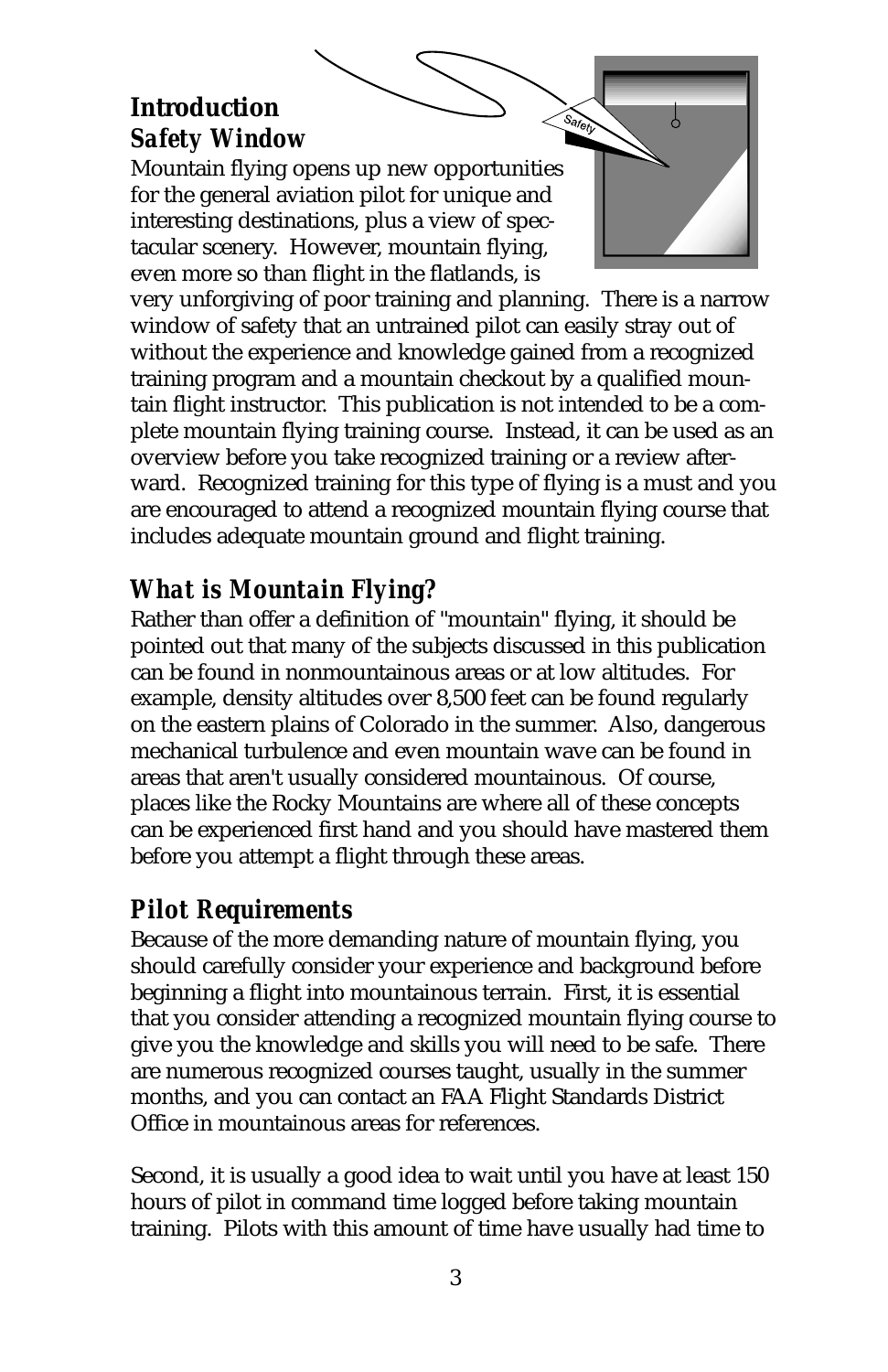become more familiar and comfortable with the airplane and with planning flying trips. Mountain flying in many areas will stretch your abilities to fly the airplane proficiently, navigate, and deal with weather.

# *Aircraft Requirements*

Mountain flying presents demands on both the pilot and the airplane that may require more performance than light training aircraft have to offer. There are, of course, stories that are told during hangar flying about flying very low power airplanes into high mountain airports. 160 horsepower should be considered minimum for the airplane with a pilot with minimum mountain experience. Even that, however, will greatly limit your ability to react to strong winds and the up and down drafts they may cause. The aircraft gross weight and its affect on performance should be carefully considered. A minimum of 60 horsepower per occupant should be considered minimum.

# **Weather Requirements** *Ceiling Requirements*

It is suggested that you cross mountain passes at an altitude at least 1,000 feet above the pass elevation. Since this altitude will usually put you over 10,000 MSL, the cloud clearance requirement is at least 1,000 feet below the clouds. Hence, you should make sure that you have at least a 2,000 foot ceiling over the highest pass you will cross.

Determining the actual ceiling in the mountains, however, can present some problems. There simply aren't very many mountain weather reporting stations. Also, those that do exist are almost exclusively in valleys. Reported ceilings at a mountain valley airport may have to be 8,000 feet or higher to give 2,000 feet ceilings at the passes.

# *Visibility Requirements*

Many experienced mountain pilots recommend having at least 15 miles of visibility before attempting mountain flights. Since your navigating will be primarily by pilotage and dead reckoning, good visibility will help keep you oriented in a sometimes con-

fusing array of geographical cues.

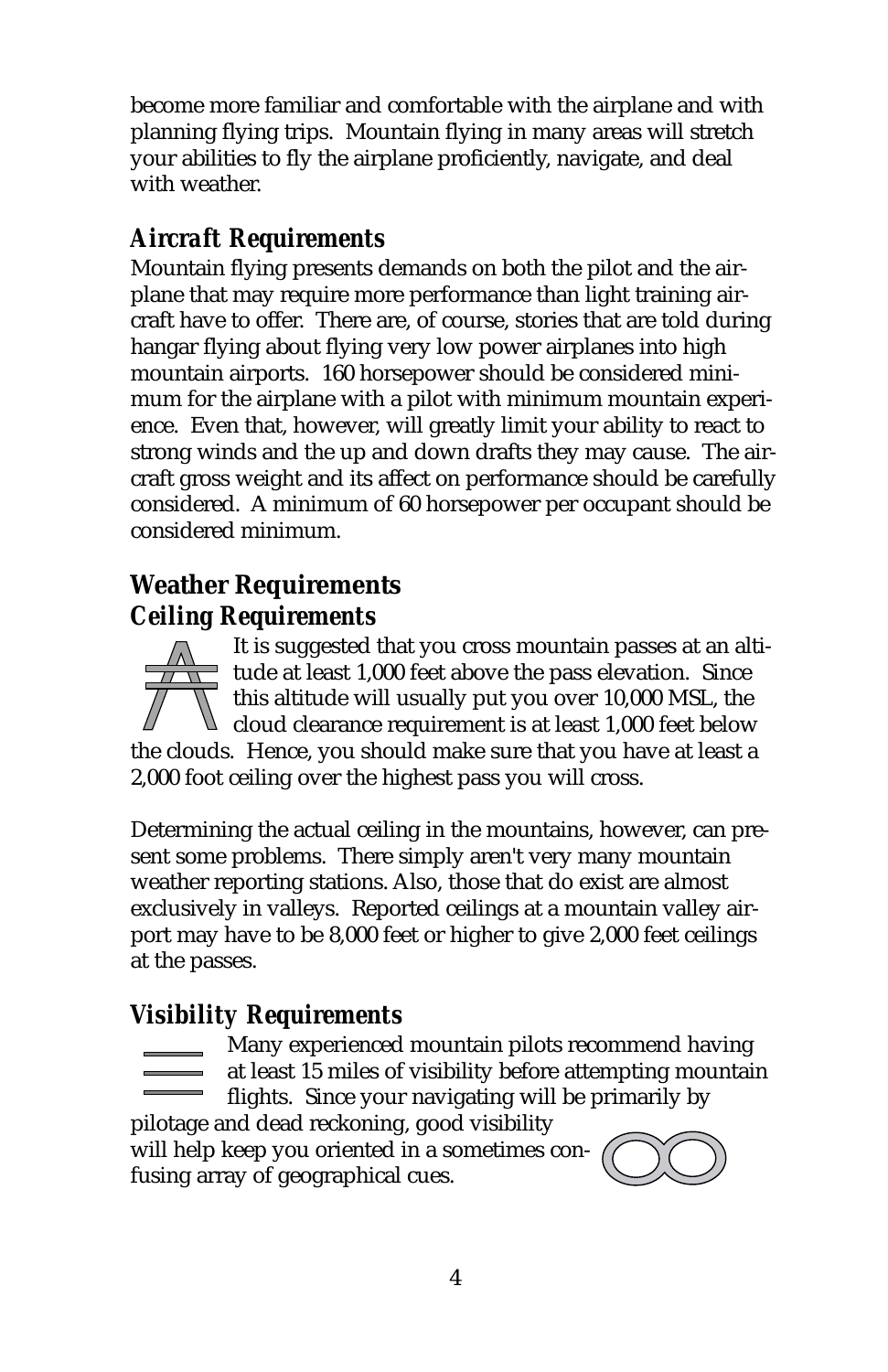# *Winds*



Strong winds can cause some of the most dangerous conditions you'll have to contend with in the mountains. To minimize the chance of encountering dangerous turbulence, mountain flying should not be

attempted if the winds aloft forecast at mountain top levels are greater than 25 knots. Above this level, potentially dangerous turbulence, as well as very strong up and down drafts are likely.

# *IFR and Night Mountain Flights*

Experienced mountain pilots recommend that IFR and night flight in the mountains not be attempted. Instrument approaches and departure procedures require a highly skilled pilot and a very high performance airplane. Night obviously obscures most visual navigation cues, making terrain clearance difficult or impossible.

# **Weather Factors** *Density Altitude*

From your basic flight training, you probably remember that density altitude is the pressure altitude corrected for temperature. Since increasing temperature makes the air less dense, an airplane will perform as if it is at a higher altitude than on a colder day, given that the airplane is at the same height above sea level.

You should also remember that the standard lapse rate (the rate at which temperature normally decreases with increasing altitude in unsaturated air) compounds the problem somewhat. At sea level, the standard temperature is 59 degrees Fahrenheit, however, at 10,000 feet MSL, the standard temperature is only 23 degrees. This means that at Leadville, Colorado (elevation 9,927 feet) when the temperature is only 24 degrees, the density altitude is already above the field elevation. We will discuss density altitude in more detail later.

# *Winds Aloft Reports*

The winds aloft reports are very important to your mountain flight planning process. You should pay close attention to the forecasts at and above the mountain ridges of the terrain you will be flying into. In the west, that usually means the 9,000 and 12,000 foot forecasts. In the east, you will look at lower winds. Winds above 25 knots at these levels should be a warning sign that should cause you to think about delaying your trip.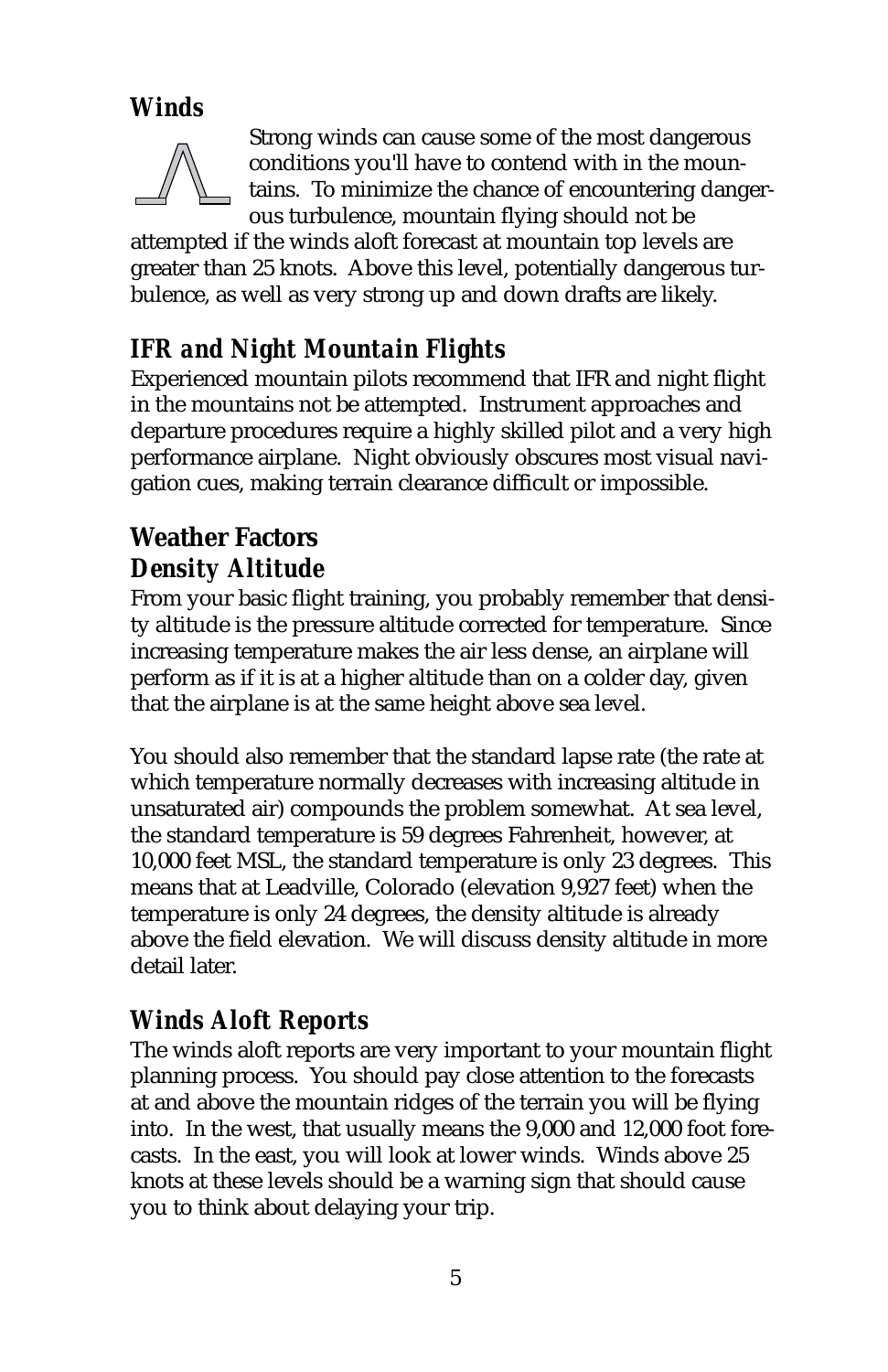# *High and Low Pressure Patterns*

As you analyze the mountain weather before your flight, pay special attention to the position of the highs and lows to give clues to the wind speed potential. For example, in the winter, a high often sets up over the Four Corners area in southwest Colorado. This is often coupled with a low pressure centered in eastern Colorado or western Kansas. The result can be very strong westerly winds and dangerous turbulence in the high terrain for days at a time.

### *Mountain Wave*

When the wind speed is above about 25 knots and flowing perpendicular to the ridge lines, the air flow can form waves, much like water flowing over rocks in a stream bed. The waves form down wind from the ridge line and will



be composed of very strong up and down drafts, plus dangerous rotor action under the crests of the waves. If enough moisture is present, lenticular clouds can form to give a visual indication of the wave action. These clouds are reported in the remarks section of hourly sequence reports as ACSL (altocumulus standing lenticular) or CCSL (cirrocumulus standing lenticular).

# *Winds Through Passes*

Just as the flow through a carburetor speeds up in the restriction of the throat, wind flowing through the narrow restriction of a mountain pass will also speed up. When the winds are forecasted above about 20 knots, be aware that the speed in passes may cause turbulence and drafts that should be avoided.

# *Orographic Lifting*

As the wind blows moist air upslope, it will cool and may form clouds. If, as is often the case winter, the air is stable, the clouds will stay close to the mountain, forming a "cap" cloud. However, if the air is unstable, as is usually the case in the summer, this initial lifting will be enough to start convection and result in thunderstorms forming.

# *Microbursts*

Microbursts have received much space in the aviation and popular press in the past several years because of their implication in many serious airline accidents. Many light aircraft accidents have also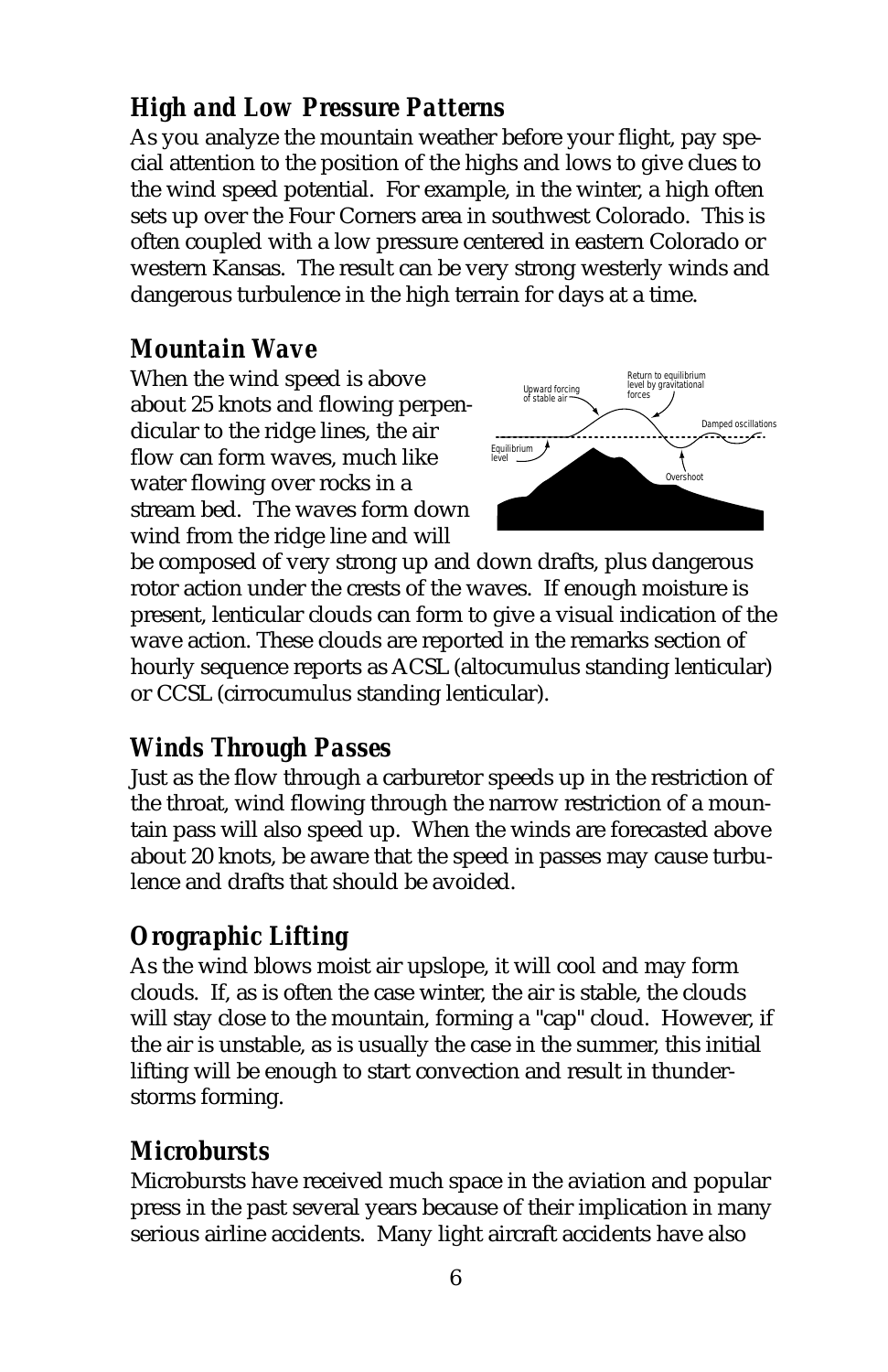been caused by these events. The wet microburst is found in the middle of an active thunderstorm or intense rain shower and avoiding the strong downdraft is relatively easy. The dry microburst, however, is somewhat more insidious because it occurs with little or no warning in the clear air beneath virga. Dry microbursts are common in and near the Rockies and other mountainous areas of the western U.S. in the summer. The formation of the dry microburst is likely when thunderstorms with bases above about 3,000 to 5,000 feet AGL exist and the temperature/dew point spread on the surface is more than about 40 degrees. If dust is blowing underneath one of these high based thunderstorms, stay clear until the event passes (usually only a few minutes).

# *Temperature Inversions*

Mountain valleys are often conducive to the formation of temperature inversions and valley fog at night. This should play a part in your arrival and departure planning. Since the inversion breaks and the fog dissipates by late morning, you may have to delay slightly at some airports.

### **Density Altitude** *Effects on the Airplane*

There are numerous ways that density altitude affects the airplane. For example, a normally aspirated engine will lose 3% of its power per thousand feet of density altitude increase. Next, as density altitude increases, the wings have less dense air with which to create lift. Since a propeller is an airfoil, it, too, will be less efficient.



# *Effects on Performance*

All of these factors affect the overall performance of the airplane. At higher density altitudes, takeoff and landing distances are increased, rate of climb and actual service ceiling are decreased, true airspeed is higher for a given indicated airspeed, and turning radius is larger at high altitude at a given indicated airspeed.

To help regain some of the lost takeoff and landing performance at high density altitudes, you should reduce the weight at which you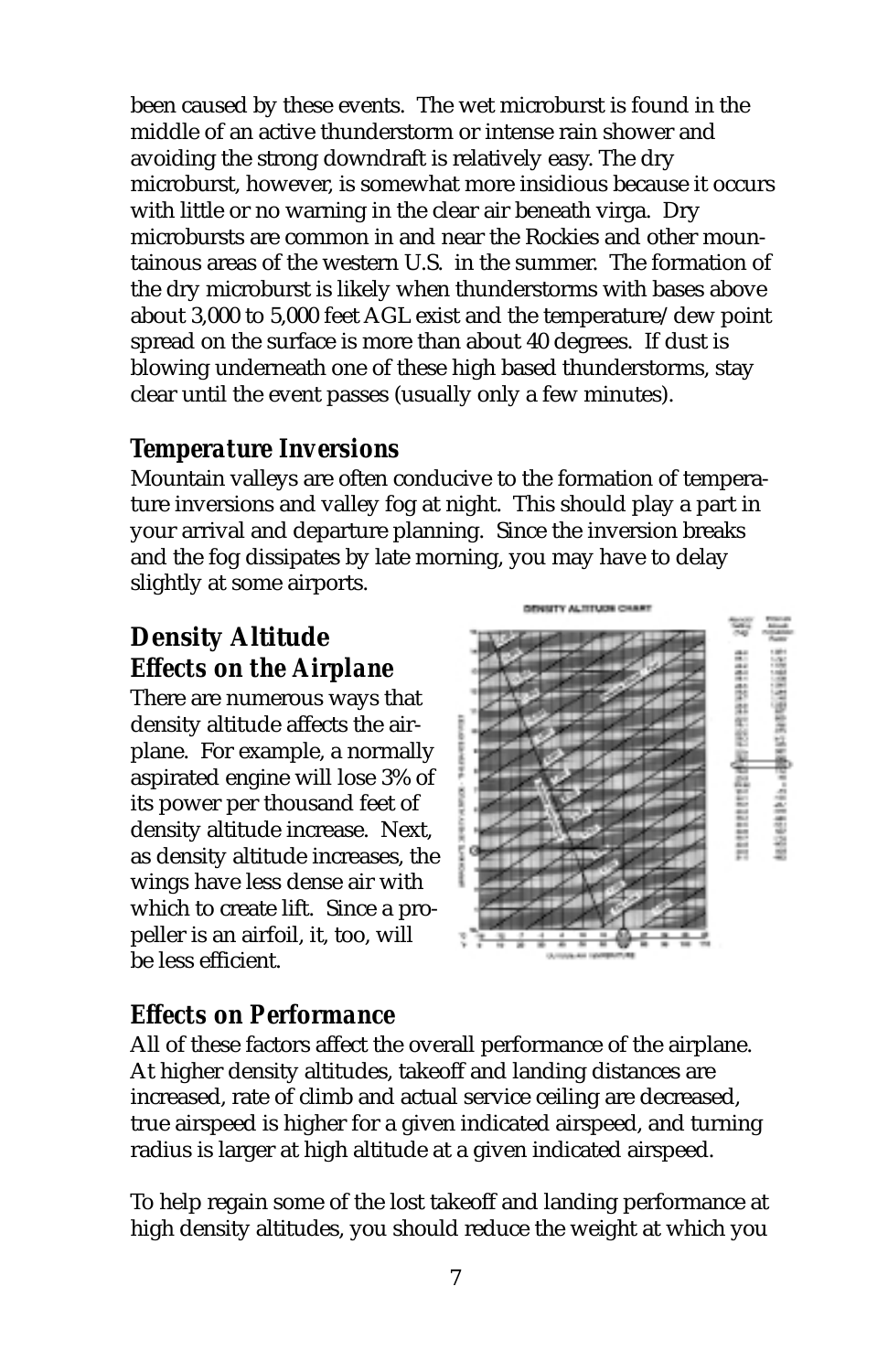fly the airplane to no more than 90% of maximum gross weight. For a typical light airplane with a maximum gross weight of 3,000 pounds, reducing the loaded weight to no more than 2,700 pounds will regain much of the lost performance. A check of your airplane's performance data should show that takeoff and landing distances, climb rates, and single engine performance for multiengine aircraft is greatly improved at this reduced weight. Turbocharged aircraft will gain some improvement, but it will be somewhat less than that gained by non-turbocharged aircraft.

Since your true airspeed is higher for a given indicated airspeed, many pilots will respond to the visual cues of higher ground speed on takeoff by rotating at a lower IAS than normal. Instead, you should use the same IAS for takeoffs and landings as you would at sea level (or that the Pilots Operating Handbook specifies). Rotating at too slow an airspeed may cause the airplane to take an even longer ground run than necessary.

Turning radius is proportional to the square of true airspeed. For example, if you increase your TAS by only 10%, your turn radius will increase by 20%. In the pattern this may result in a wider than expected turn to final resulting in overshooting. At high density altitudes, many pilots will fly slightly wider patterns to account for the wider turns.

Higher density altitudes also affect best rate and angle of climb airspeeds. Best rate of climb IAS decreases as altitude increases, while best angle IAS increases slightly. Refer to your airplane's handbook to be sure you are flying the correct airspeeds to get the performance you expect.

### **Planning A Cross-country Flight**

Any cross-country flight requires careful preparation, but a mountain cross-country trip deserves even greater attention to detail.

#### *Weather*

A clear understanding of the weather conditions is essential for a safe flight into mountainous terrain. However, weather reporting stations in the mountains are sparse and getting a good briefing just from hourly weather service observations is difficult. You may need to phone some of the airports over which you will be flying to get current conditions. Pilot reports are also very helpful and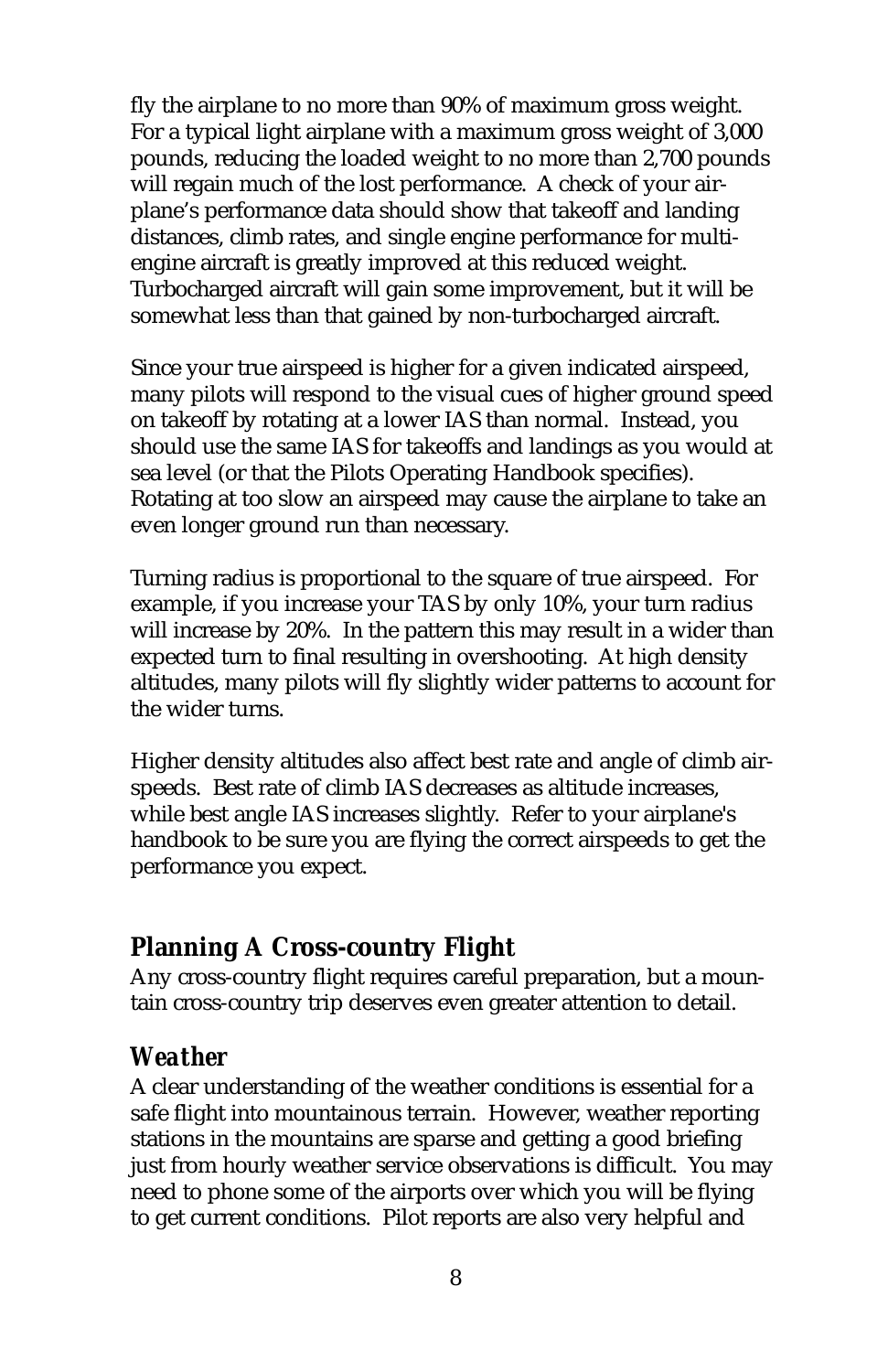you should give them as you fly along your route.

### *Route Selection*

Mountain route selection is much more than drawing a straight line between your departure and destination airports and filing

"direct". A better route is usually found by following highways, river drainages, and valleys. These routes will usually be lower and offer better emer-



into an unfamiliar area to get recommendations on routes to use.

# *Flight Plans and Logs*

Your trip into the mountains will usually be VFR, dictating pilotage and dead reckoning navigation. To plan for this type of flight, you will need to prepare a log with times and headings to fly between checkpoints. This may seem like a nuisance to be used by student pilots, but it will keep you from fumbling with charts

|                 | - 10                     |             |  |
|-----------------|--------------------------|-------------|--|
|                 |                          |             |  |
| <b>COLOR IN</b> | $\frac{d\mathbf{q}}{dt}$ | of the con- |  |

and guessing once in flight, possibly leading to disorientation and getting lost.

As you plan your desired route, also consider what alternate routes or airports may be available in the event of an emergency. If the weather is marginal, make sure you have a clearly defined alternative if it deteriorates to the point that you cannot continue to your destination.

Once you've planned your flight, you should also file (and then activate once airborne) a flight plan with the local flight service station. If, for some reason, you must make an off airport landing, having a flight plan activated will get search crews out looking for you quickly and improve your chances of survival. If for some reason you must change your planned route, be sure to update your flight plan with flight service.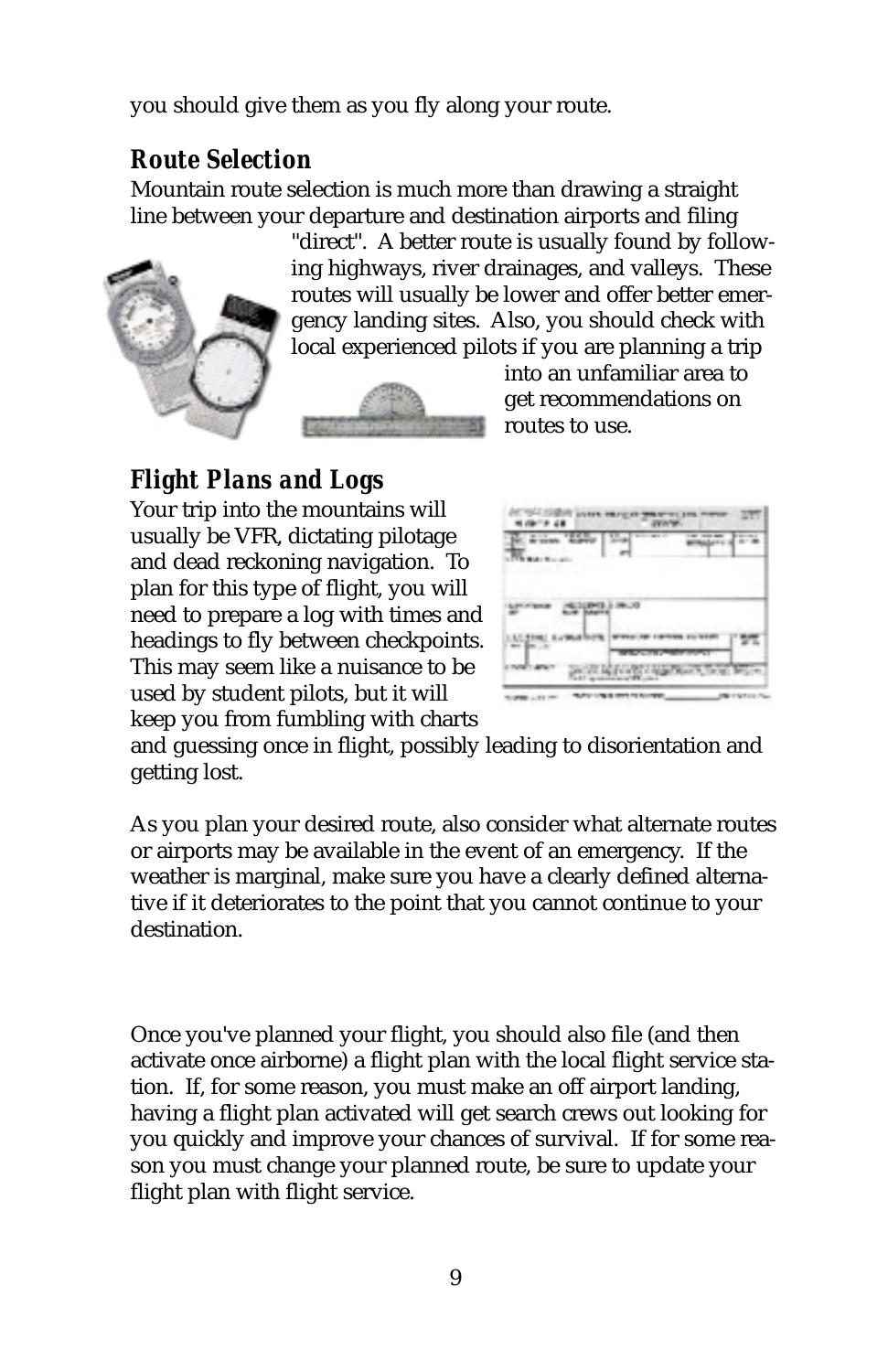# *Usable Frequencies*

When planning your flight, study the VFR charts for the frequencies and locations to use for making position reports and getting weather updates. In many mountainous areas, Flight Watch will not be usable, so you will need alternatives. In most places, you will be able to reach a flight service station through an RCO or VOR site. Have these frequencies written on your flight log for ready reference when you need them.

# *Winter Operations*

Winter operations at mountain airports may present some things that you aren't normally faced with in the flatlands. Check the NOTAMs carefully for any unusual runway conditions due to snow, ice, or other hazards. If you will need engine preheat services or de-ice services, call ahead since some smaller airports do not have these available. Finally, if your destination is a popular ski country airport, you may find parking space limited or simply not available. Again, a call ahead may save a change in plans.

# **Operations During A Cross-country Flight** *Starting, Taxi, and Run-up*

Starting and taxi at high altitudes are performed as you would at sea level, except you must lean the mixture significantly to avoid fouling the spark plugs. Run-up is also normal except a full power run-up of nonturbocharged engines should be used to set mixture for takeoff power. The POH should be followed strictly for turbocharged engine operation.

# *Takeoff*

For takeoff, the minimum flap setting recommended by the POH is usually recommended for best performance. A full power check should be performed on the runway, adjusting mixture for best power if necessary, and checking for proper engine RPM, manifold pressure, and fuel flow. As discussed earlier, rotation and liftoff should be at normal indicated airspeeds. It is important not to over rotate to avoid high drag and poor takeoff performance.

# *Climb*

A normal climb profile is usually sufficient for most mountain airports you will visit. Your POH should be the guide for selecting the proper speeds for the conditions. For most light aircraft, the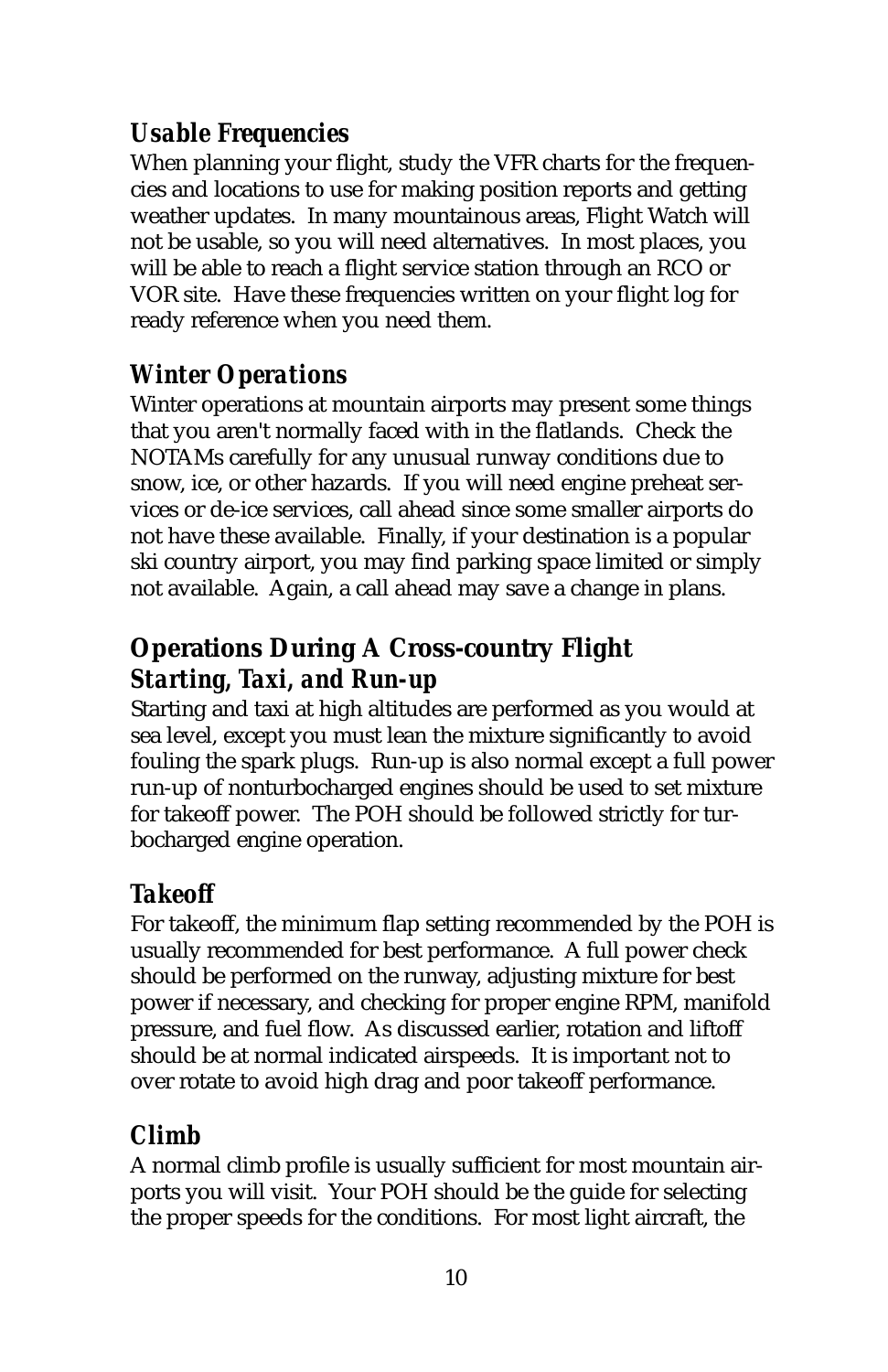initial climb will be at the best rate of climb IAS until reaching at least 1,000 feet AGL, then a smooth transition to cruise climb. There are some conditions, such as climbing out of airports in deep mountain valleys, when you may need to use the best rate of climb airspeed until reaching cruise altitude, but those conditions are relatively rare. Monitor pitch attitude, airspeed, and climb rate during the climb to make sure you are getting the best performance from the airplane.

An engine failure right after takeoff is a serious situation any time. In almost every case, with less than 500 feet of altitude, you should not attempt to return to the airport. Make an off airport landing straight ahead, maintaining control of the airplane until landing.

### *Ridge and Pass Crossing*

On most mountain flights, you will need to cross at least one ridge or pass. Experienced pilots recommend crossing a ridge or pass at the ridge elevation plus at least 1,000 feet. If the winds at mountain top level are above 20 knots, increase that to 2,000 feet. Plan to be at that altitude at least three miles before reaching the ridge and stay at that altitude until at least three miles past it. This clearance zone will give you a reasonable safety zone to avoid the most severe turbulence and down drafts in windy conditions.

If conditions or airplane performance dictate, you may need to fly along the windward side of a ridge to find updrafts for gaining altitude before crossing a ridge. You may also need to circle before reaching the ridge if climbing out of a valley airport.

When you actually cross a ridge, you should do so at a 45° angle to the ridge. This allows you to turn away from the ridge quicker if you encounter a severe downdraft or turbulence. Once you have crossed the ridge, turn directly away from it at a 90° angle to get away from the most likely area of turbulence quickly. Plan your crossing to give yourself the ability to turn toward lower terrain quickly if necessary.

### *Enroute Considerations*

As you fly your mountain trip, continually visualize what the weather and winds are doing so you can take best advantage of them. For example, if flying in a valley, it is usually best to fly on the side of the valley that will have the updrafts, the side the wind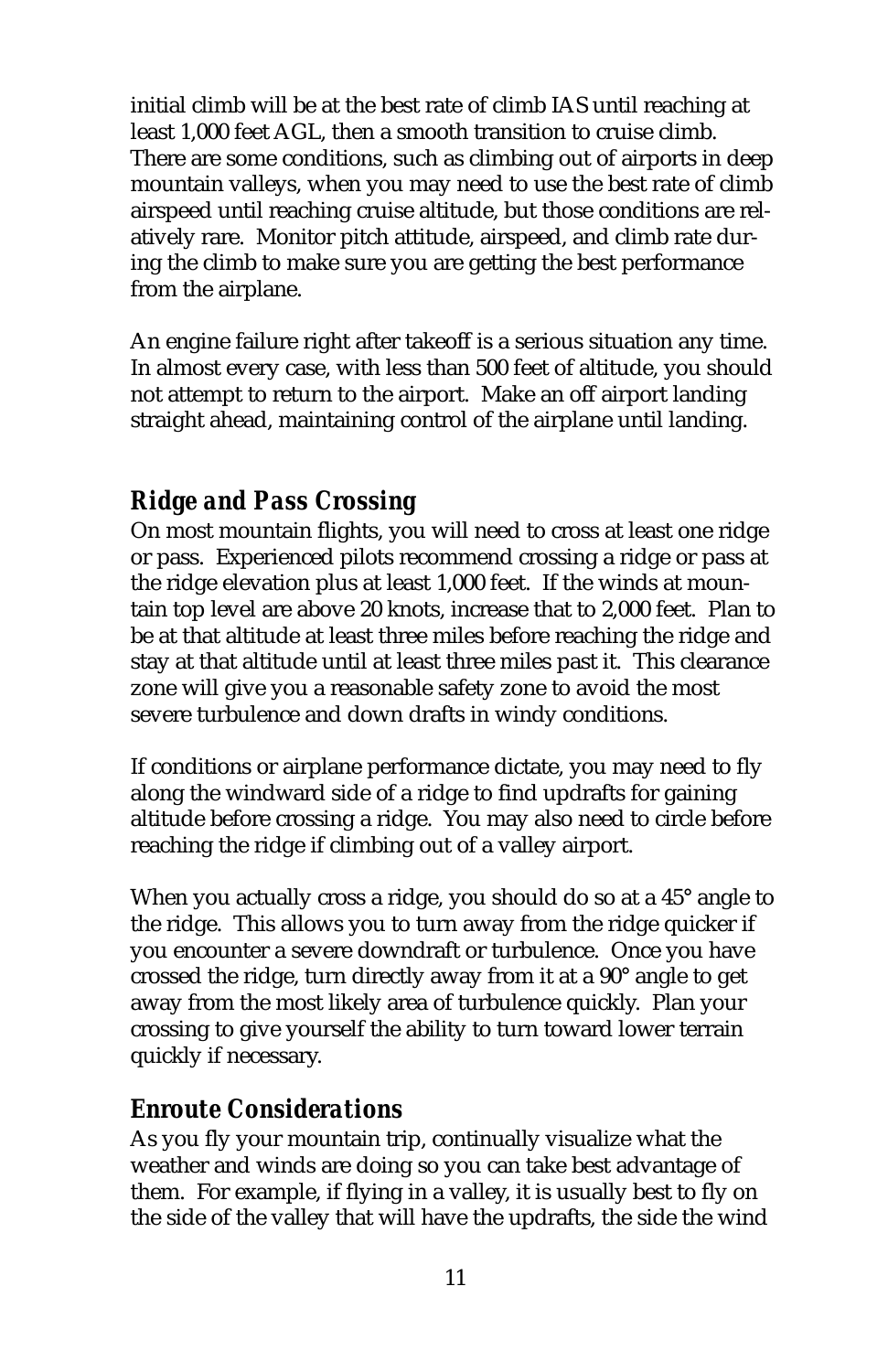is blowing toward. Turbulence due to the rough terrain may make the flight uncomfortable, but may also require that you fly at maneuvering speed. Remember that maneuvering speed decreases as the airplane's weight decreases. You should know what your maneuvering speed is for the weight at which you are flying and be able to go to it quickly if you encounter rough air.

Pilotage and dead reckoning will be your primary type of navigation. VORs are usable in limited areas, but suffer from limited range and other problems. LORAN and GPS systems work quite well, however, and can be used effectively to maintain your positional awareness.

### *Descent*

When you first arrive over a mountain airport, take a good look around before you descend to it and plan your departure track. Look for escape routes and emergency landing sites in the event of an engine failure right after takeoff. Also, study the terrain you will have to climb over as you depart.

Plan your approach path as you start your descent. Some mountain airports are confined in valleys that make a normal approach difficult. Study your options before committing to a lower altitude.

# *Approach and Landing*

Approach and landing should be normal at most mountain airports. Plan to fly a stabilized approach to the desired touchdown spot. Since mountain winds are sometimes tricky, be aware of windshear and go around if necessary.

# **Emergency Procedures**

Even the best prepared pilots may someday find themselves caught in an emergency situation that will require quick thinking and excellent skill to save themselves and their passengers. Even though these situations cannot be totally prepared for, there are some things you can do to increase your chances of handling the problem in the best way possible.

### *Survival Equipment*

There are volumes written on what type of equipment to carry for survival in the event of a forced landing and you should take the time to use these sources to put together a good survival kit before launching into the mountains. At a minimum, however, you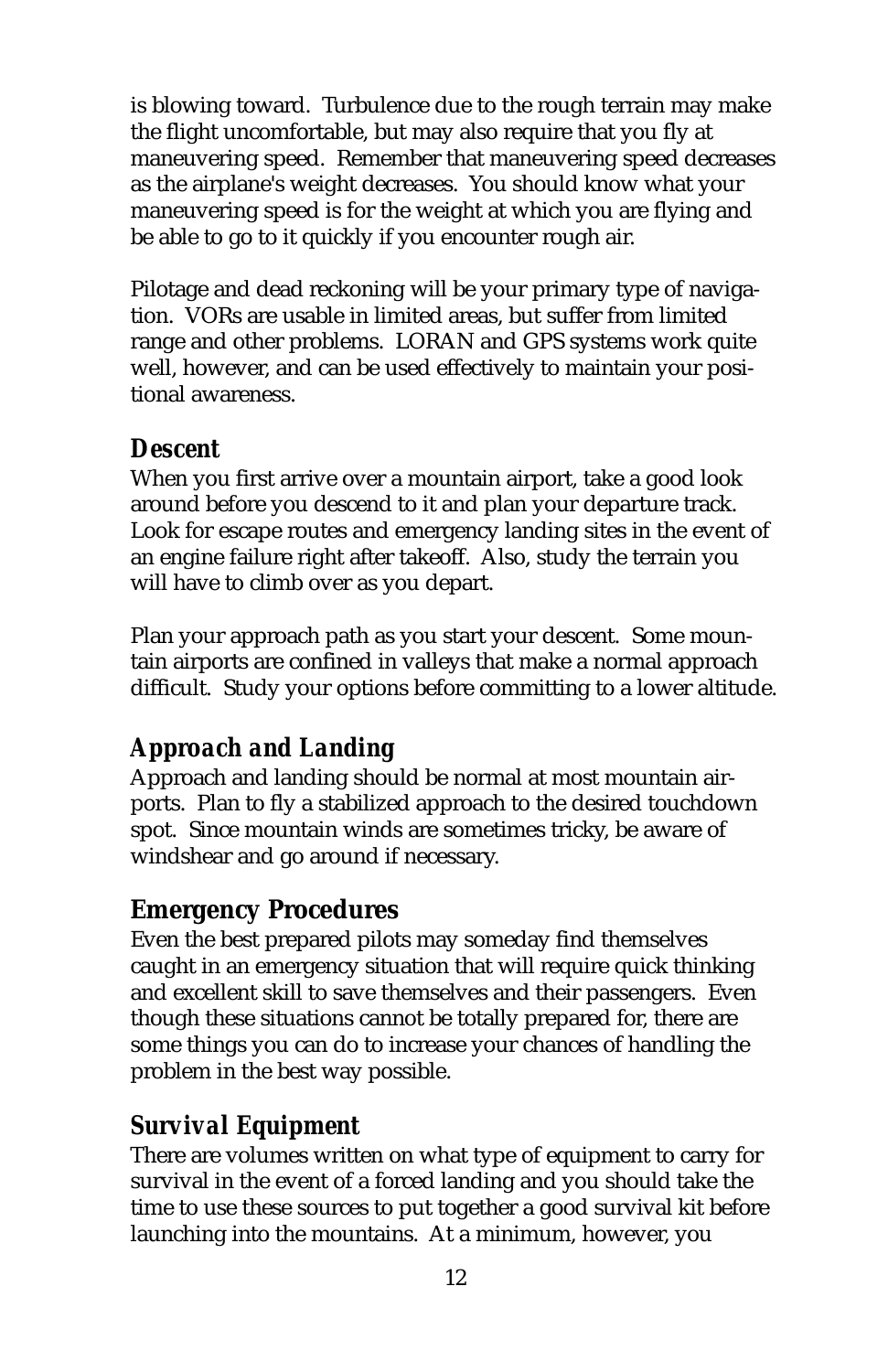should have food and water for each occupant of your airplane to last at least three days, winter clothing for each occupant, a medical kit to stabilize crash injuries, and signaling devices. Your food supply might be as simple as granola bars, but camp supply outlets will have other options. You can pick up water in plastic bottles at a food store. To survive after an off airport landing, you must stay warm and dry, so good winter clothing like parkas and boots will be necessary. Remember that even though it may be summer in the valleys, the mountain tops will still get quite cold at night. A medical kit should contain basic supplies like bandages and pain relievers. If any of your party takes prescription drugs, you should consider carrying a supply of them. Signaling devices can be as simple as a military style signaling mirror (the glass type), which is highly effective, or a standard aircraft-band handheld transceiver.

### *Oxygen Use*

In most cases, you will be flying at altitudes below those which regulations require oxygen use. However, you should review the symptoms of hypoxia and if you are susceptible to it because of smoking or other conditions, have supplemental oxygen on board and use it.

# *Deteriorating Weather Enroute*

A particularly difficult situation for most pilots to deal with is weather that deteriorates enroute. The urge to continue is very strong, with the thought that it will get better if we just continue a little farther. However, continuing is often the worst thing you can do. When the weather begins to deteriorate, begin to consider what your options are. Your flight planning should have included planning for alternate routes or airports and those should be exercised before getting into poor weather. Divert to an alternate airport or return to your departure airport and reconsider the weather conditions.

If the weather closes off all other possible options, the best thing to do might be to make an off airport landing. Making a landing under control while you still have enough visibility to select a good site is preferable to continuing into poor weather and crashing into terrain that you can't see.

# *Engine Failure*

Sudden engine failure should be planned for and practiced during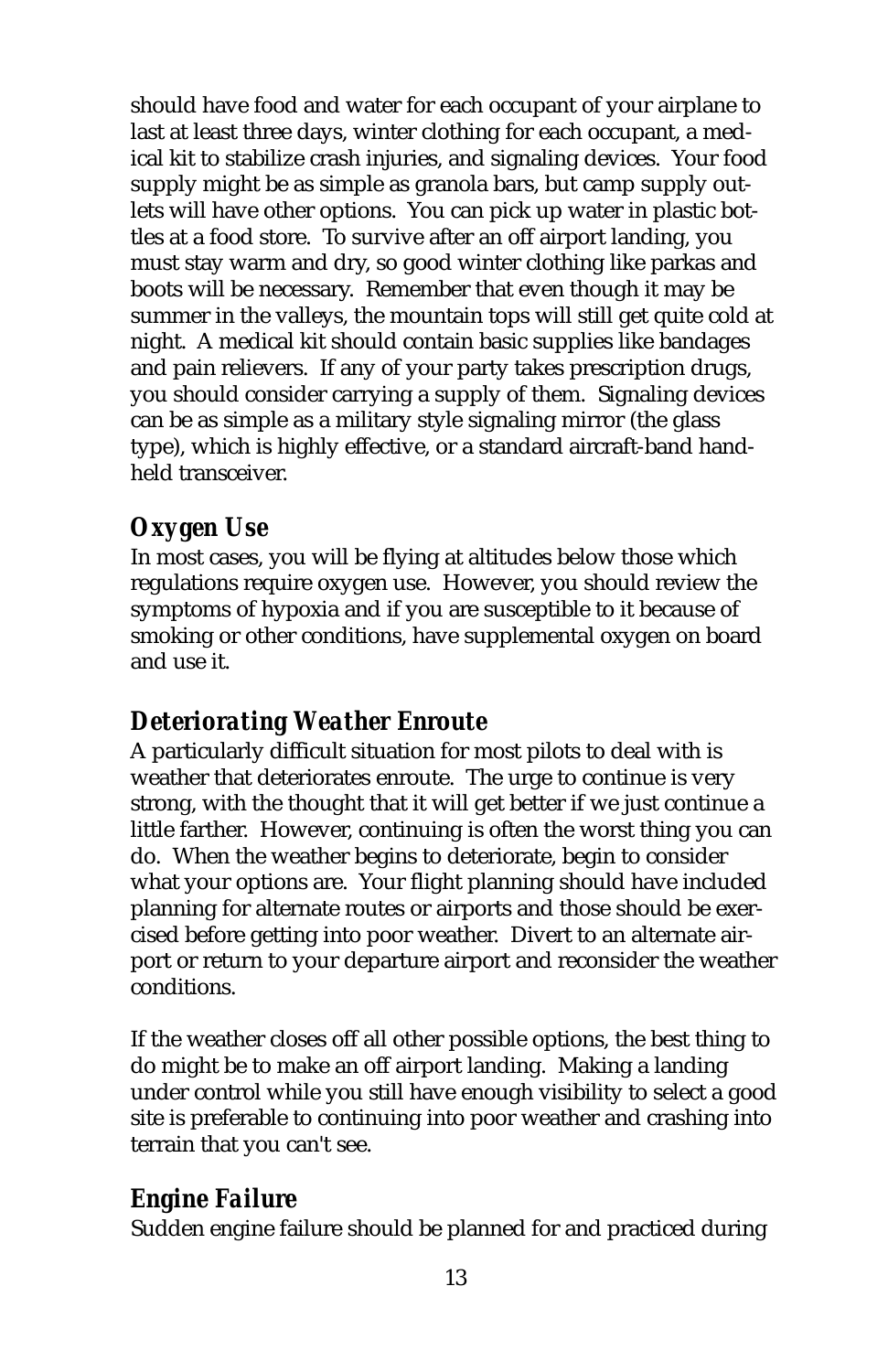recurrent training with a competent instructor. You'll need to know the first few things on the checklist by memory since you may be closer to the ground than usual and may not have time to dig out the POH checklists. As you fly along, pick out possible emergency landing sites before any problems arise and form a continuously updated course of action so you are prepared if the engine really does fail.

The exact procedure to follow when an engine fails is different for each type of aircraft, so know what yours is. In every situation, though, your first duty is to fly the airplane! Next, turn immediately toward lower terrain to increase your altitude above ground and possibly give you a lower (and warmer) site to land. Try to select a site near habitation or a road.

Your landing site may be on a slope. Landing uphill will reduce the ground roll and reduce the chance of falling off an embankment or cliff.

Landing in a forested area presents some difficult choices. In the western U.S., most of the mountain forests are tall evergreen trees, with a few smaller trees like aspen. If you mush into the tops of tall pine or cedar trees, the airplane may stop, caught in the tree tops, then nose over, falling the last 50 to 100 feet nose first. A better choice is to select an aspen grove that will have trees that are much more flexible that will dissipate the airplane's energy without doing as much damage to the cabin area.

Before landing, secure all seat and shoulder belts securely. Open the cabin door and emergency exits to keep them from becoming jammed in the crash. If possible, before touchdown turn off fuel, battery, and ignition switches to reduce the chance of fire.

# *Survival After Landing*

After landing, get everyone out of the aircraft immediately until you are sure there is no chance of fire. Next, make sure that the emergency locator transmitter is turned on. If a handheld radio is part of your survival kit, use it to attempt contact with an FAA facility or an overflying aircraft. Stay warm and dry, and above all, stay with the airplane! Time and time again, searchers have found people who have survived the crash only to die trying to walk to safety. Carry a good survival kit, plan well, and file a flight plan and your best choice will be to stay with the airplane until searchers arrive.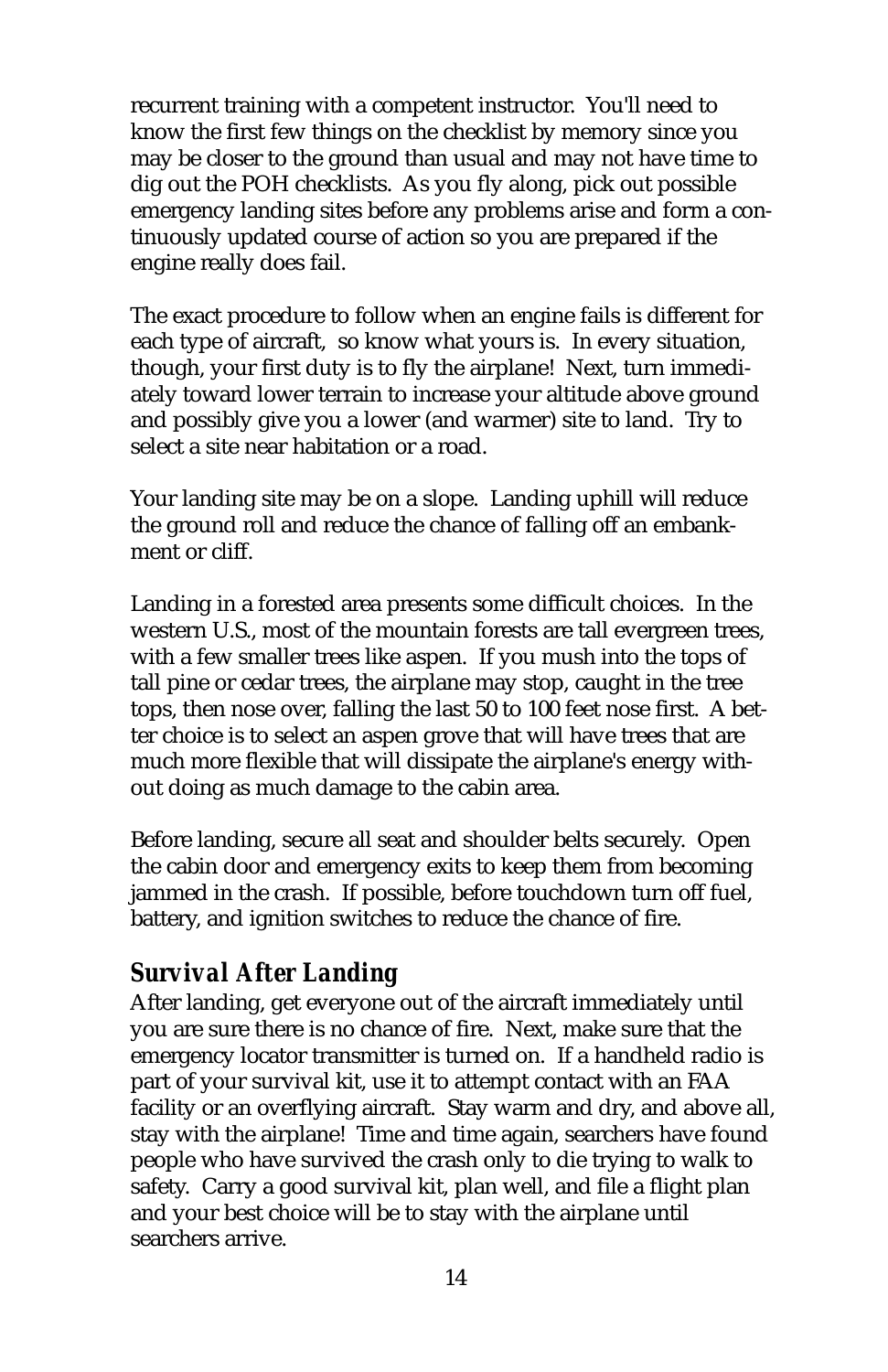### *Emergency Summary*

As with any type of flying, always leave yourself a way out. If things begin to go wrong, take prompt corrective action. Don't let yourself get caught flying into a worse situation. If you get into an emergency situation, don't hesitate to declare an emergency. Get all the help you can working for you. And finally, save the people and sacrifice the airplane. An airplane can be replaced, but your family and friends can't.

# **The Pilots Operating Handbook**

Your POH contains a wealth of information about your airplane. Because of the demands mountain flying places on both pilot technique and airplane performance, you should spend time with your POH learning how to get the most from your airplane. You will need to know exact speeds for takeoff and landing at the weights you'll be using, best rate and angle of climb speeds and how they change with altitude, best glide speeds, and maneuvering speed at various weights. You should also pay close attention to takeoff and landing runway requirements at the high density altitudes you will encounter. Make a log of what you find so you can refer to them quickly.

### **Summary**

As you can see from this brief overview of mountain flying, there is a lot to consider when planning trips into the high country. Without the proper training, you put yourself and your passengers at increased risk unnecessarily. A recognized training program that gives you the knowledge and skill to be safe in the mountains will also improve your overall flying proficiency. Please take the time to get the training you need to be safe and enjoy your mountain flying experience.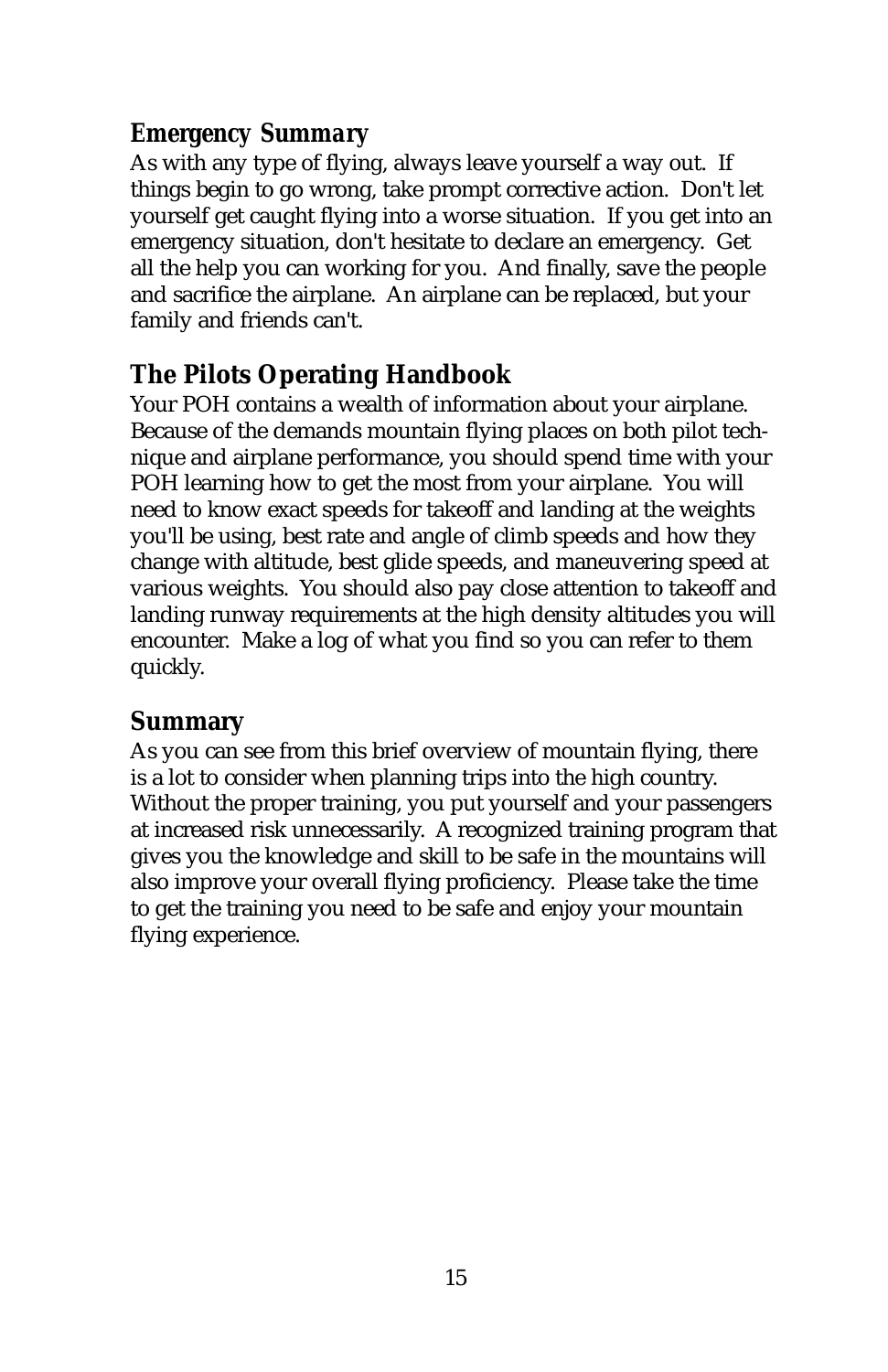#### **References**

F. Caracena, R. L. Holle, and C. A. Doswell III, Microbursts - A Handbook For Visual Identification, U.S. Department Of Commerce, February, 1989

Federal Aviation Administration Accident Prevention Program, The Impossible Turn, U.S. Department of Transportation

Federal Aviation Administration Accident Prevention Program, Wind Shear, U.S. Department of Transportation

Colorado Pilots Association, Colorado Mountain Flying Course

Northwest Mountain Region, Denver Air Route Traffic Control Center, High Mountain Flying In Ski Country U.S.A.

Advisory Circular AC-0057, Hazardous Mountain Winds and their Visual Indicators

Advisory Circular AC 61-23C, Pilot's Handbook of Aeronautical Knowledge

FAA-P-8740-2, Density Altitude

FAA-P-8740-5, Weight and Balance, An Important Safety Consideration for Pilots

FAA-P-8740-13, Engine Operation for Pilots